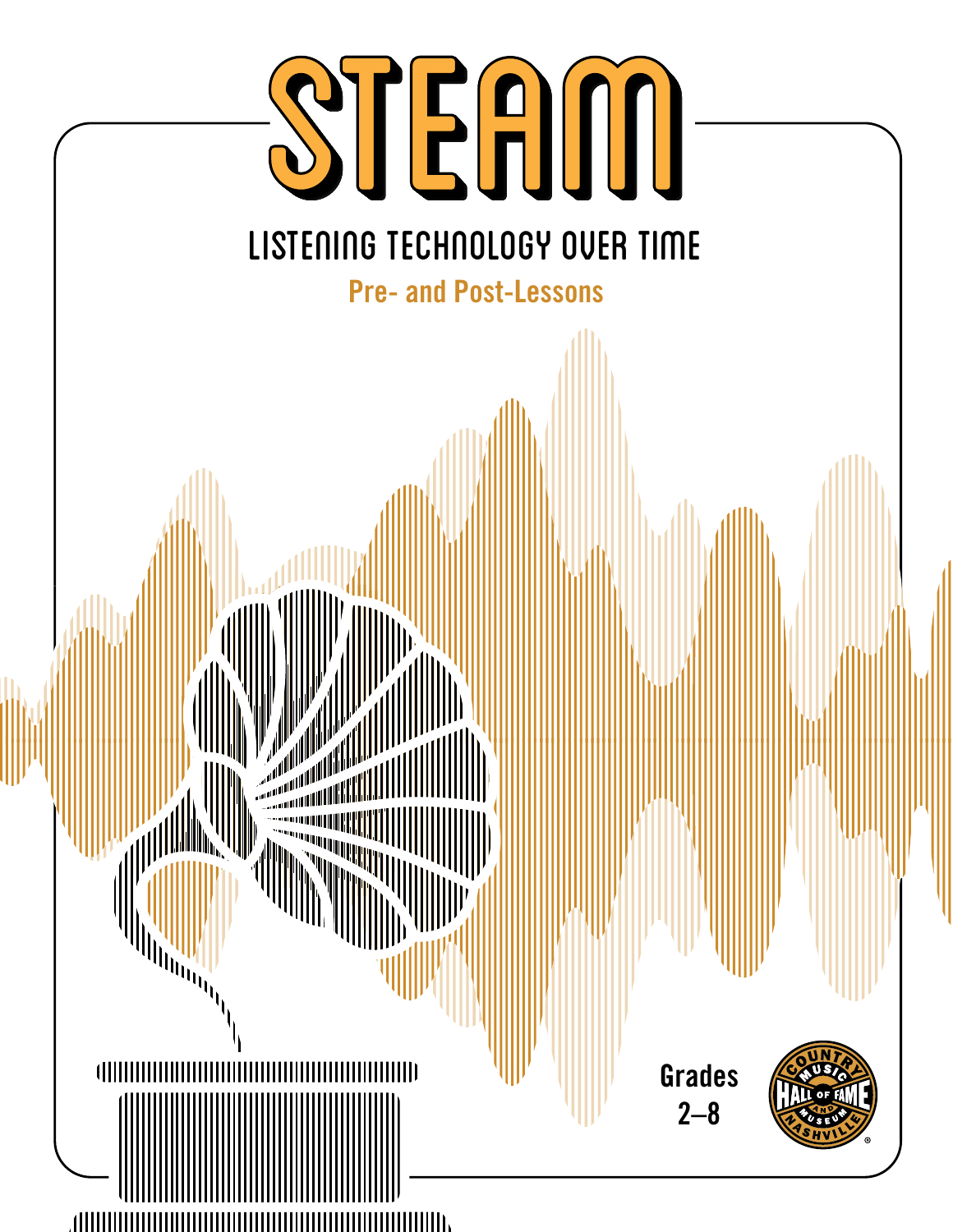# **WILLIANG CURRICULUM STANDARDS**

| LANGUAGE ARTS<br>LANGUAGE ARTS           | 2.RI.IKI.7:<br>$3.RI.IKI.7:$ | Identify and explain how illustrations and words contribute to and clarify a text.<br>Use information gained from illustrations and the words in a text to demonstrate<br>understanding of a text.          |
|------------------------------------------|------------------------------|-------------------------------------------------------------------------------------------------------------------------------------------------------------------------------------------------------------|
|                                          | $2 - 8$ . SL. CC. 1:         | Prepare for and participate effectively in a range of conversations and collaborations<br>with varied partners, building on others' ideas and expressing one's own ideas<br>clearly and persuasively        |
|                                          |                              | 2-8.SL.CC.2: Integrate and evaluate information presented in diverse media formats, such as                                                                                                                 |
|                                          |                              | visual, quantitative, and oral formats.                                                                                                                                                                     |
|                                          |                              | 2.09:  Explain why and how producers advertise to sell a product or service.                                                                                                                                |
| <b>HISTORY</b>                           |                              | 2.38:  Construct a timeline to depict the evolution of a technology over time.<br>Some suggestions are as follows: automobiles, planes, refrigeration,<br>telecommunication, computers, and television.     |
|                                          |                              | 3.14:  Interpret different texts and primary sources to describe the major components<br>of culture including language, clothing, food, art, beliefs, customs, and music.                                   |
|                                          |                              | 5.05:  Examine the contributions and impact of inventors on American society,<br>including: Alexander Graham Bell, George Washington Carver, and Thomas Edison.                                             |
|                                          |                              | 5.52:  Identify influential Tennesseans from the late 20th century, including Dolly Parton.                                                                                                                 |
|                                          | <b>SSP.01:</b>               | Gather information from a variety of primary and secondary sources.<br>SSP.05:  Develop historical awareness.                                                                                               |
| music                                    |                              | <b>FOUNDATION CN1:</b> Synthesize and relate knowledge and personal experiences to<br>artistic endeavors.                                                                                                   |
|                                          |                              | FOUNDATION CN2:  Relate artistic ideas and works with societal, cultural, and historical context.                                                                                                           |
| SCIENCE                                  |                              | 2.ETS1.2:  Develop a simple sketch, drawing, or physical model that communicates<br>solutions to others                                                                                                     |
|                                          | 2.ETS2.2:                    | Predict and explain how human life and the natural world would be different without<br>current technologies.                                                                                                |
|                                          |                              | 2.ETS1.4: Compare and contrast solutions to a design problem by using evidence to point out<br>strengths and weaknesses of the design.                                                                      |
|                                          |                              | 4.ETS2.3: Explain how engineers have improved existing technologies to increase their<br>benefits, to decrease known risks, and to meet societal demands (artificial<br>limbs, seatbelts, and cell phones). |
|                                          |                              | 3A:  Demonstrate awareness and consideration of other people's emotions, perspectives,<br>and social cues.                                                                                                  |
| EMOTIONAL LEARNING<br>EWOTIONAL LEARNING |                              | 3C:  Demonstrate an awareness and respect for human dignity, including<br>culture and differences.                                                                                                          |
|                                          |                              | 4A:  Use positive communication and social skills to interact effectively with others.                                                                                                                      |
|                                          |                              | 5B:  Develop, implement, and model effective decision-making skills to deal responsibly<br>with academic and social situations.                                                                             |
| <b>UISUAL</b><br>ARTS                    |                              | <b>FOUNDATION CR1:</b> Generate and conceptualize artistic ideas and work.                                                                                                                                  |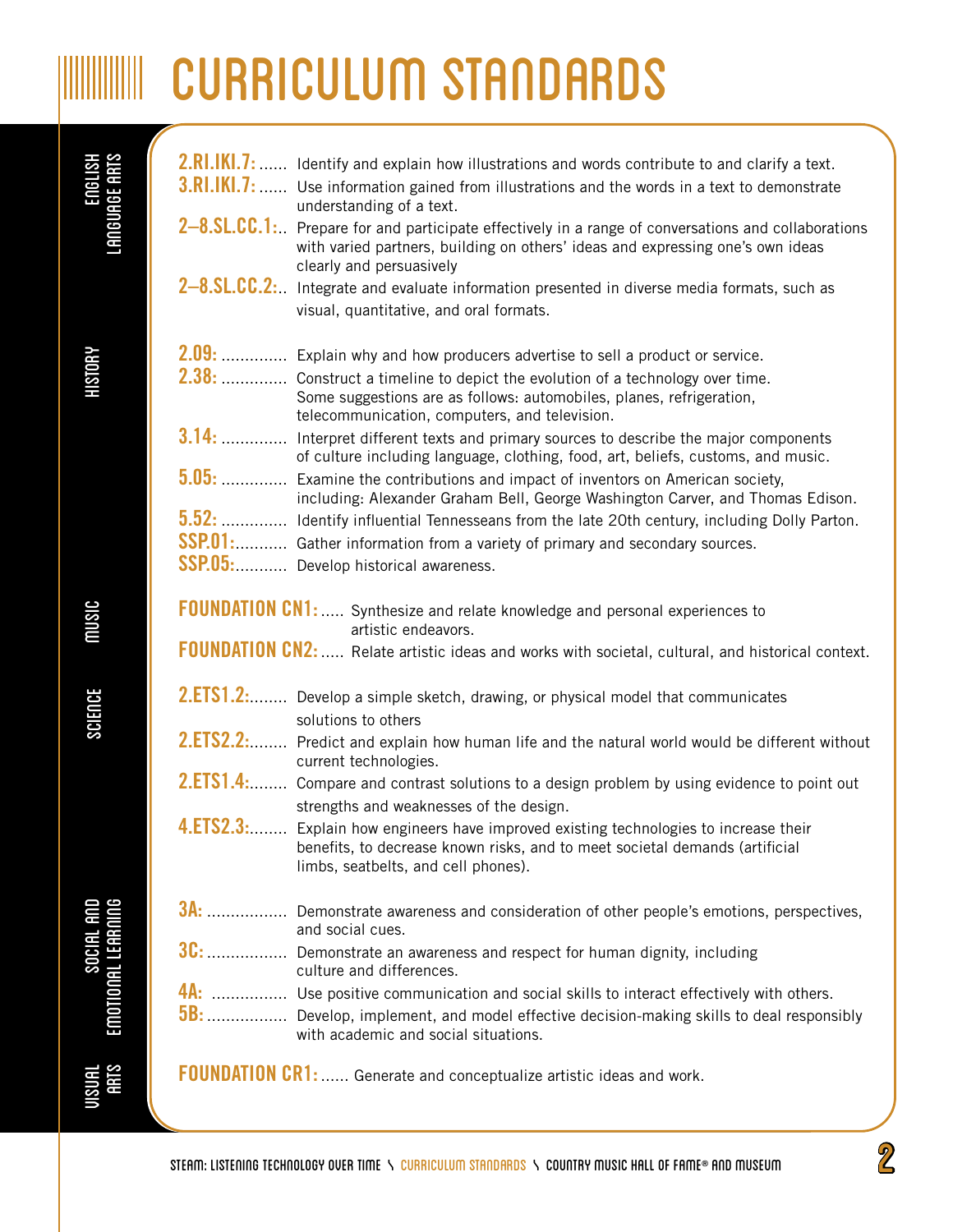# WWW OVERVIEW

During this program, students explore the gramophone, 8-track player, boombox, and more through critical observation, compare and contrast, and evaluation. Students examine museum artifacts and listen to music popular during the era of each device and discover how and why these technologies evolved over time.

The following pre- and post-lessons support *Listening Technology over Time* as a live on-site experience, a virtual program with a museum educator, or as a pre-recorded asynchronous program for students learning remotely.

In the **pre-lesson**, students evaluate the historical context and purpose of advertisements for various listening devices. As a culminating **post-lesson**, students illustrate an original listening device or modify one that they learned about during the program. Each activity can be completed in one, 45-minute class period.

# Synchronous ethemier<br>PROGRAM

*Listening Technology over Time* is a 60-minute interactive program taught virtually by a museum educator. Students explore eight listening devices and see demonstrations of the gramophone, 8-track player, and boombox. Throughout the program, students answer questions and contribute ideas using their personal computer or device by connecting to www.menti.com.

# Asynchronous (Pre-recorded) nomomio<br>PROGRAM

This version of *Listening Technology over Time* features a 30-minute video comprised of two parts:

 Part I: 1900s–1970s (17 minutes) Part II: 1980s–2010s (13 minutes).

## **OBJECTIVE**

| Students will | Observe advertisements and draw conclusions on their<br>purpose, audience, and time period.            |
|---------------|--------------------------------------------------------------------------------------------------------|
| Students will | Observe various music listening device technology and<br>describe their functions and characteristics. |
| Students will | Compare and contrast existing listening device technology<br>to current technology.                    |
| Students will | Analyze how and why music listening technology has<br>evolved throughout history.                      |
| Students will | Create a new listening device (or modify an existing<br>listening device).                             |

## **CROSS CURRICUI AR** Connections

English Language Arts, Fine Art, Music, Social and Emotional Learning, Social Studies, STEAM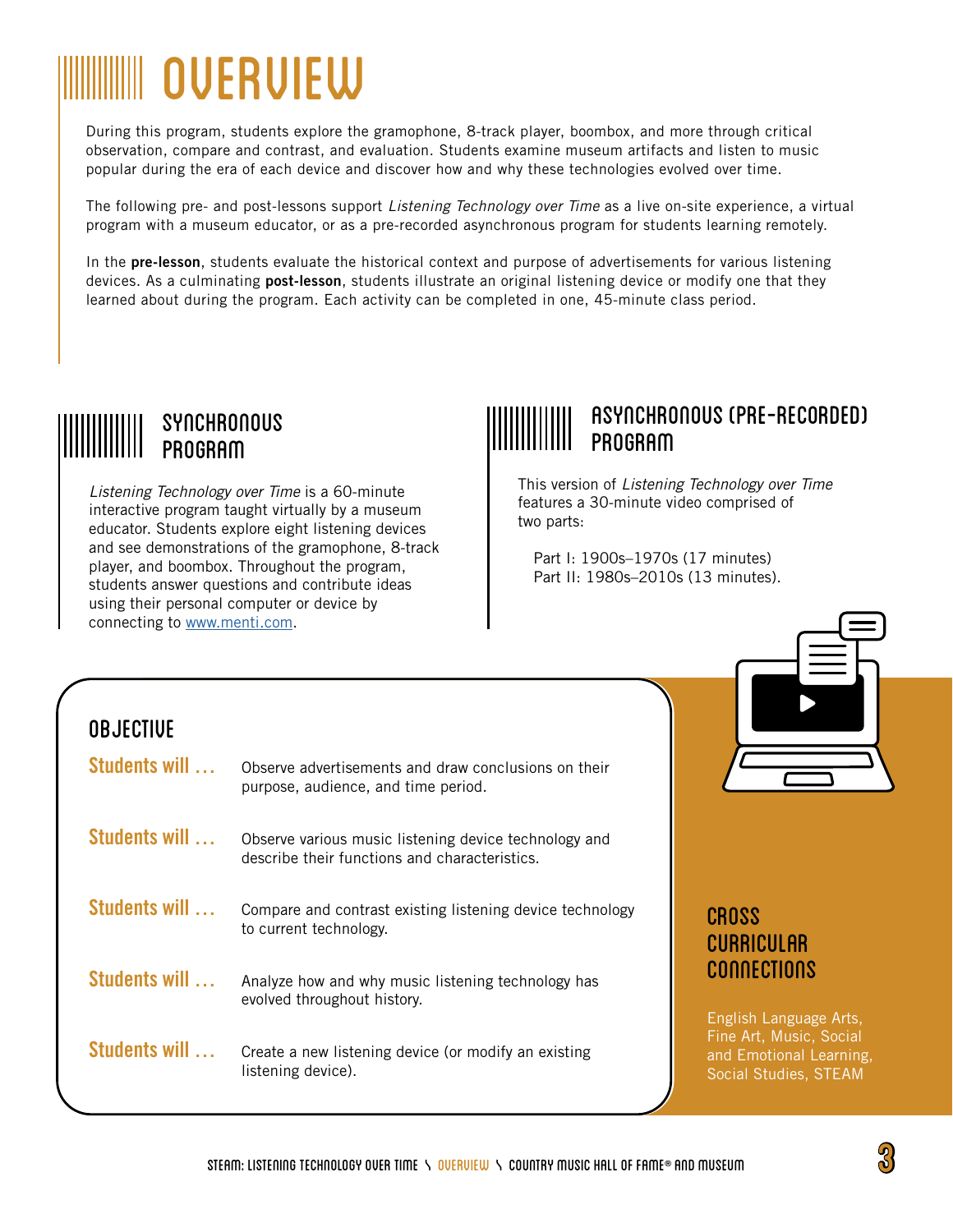# **WILLIAN PRE-LESSON** Materials

### **45 MINUTES**

This pre-lesson introduces students to various listening devices through advertisements from the early 1900s to the 2000s. Students evaluate the historical context, purpose, and audience for each advertisement and become familiar with the devices that they will learn more about during the *Listening Technology over Time* program.

**Essential Question: How do advertisements provide clues about the time period and popular culture?**

# LEsson <u>reggon</u><br>Procedure

### **1. Ask students to respond to the following questions:**

- How do you listen to music today? How did people listen to music previously? Why has this changed over time?
- What is an advertisement? What is the purpose of an advertisement?
- How might advertising tell you something about a culture or time period?
- What kinds of products do advertisers try to convince you to buy? How do advertisers do this?
- **2. After discussing the questions, explain that students will examine advertisements for different listening devices, looking for clues related to:**
- Purpose: How is the device used?
- Audience: Who is the advertisement speaking to?
- Time period: When was this device popular?
- **3. Play the iPhone 11 example advertisement video from the PowerPoint, and discuss the following questions with the class:**
- What is being advertised?
- Who is the audience for the ad? How do you know?

**Listening Technology over Time pre-lesson [PowerPoint](https://cmhof.imgix.net/content/uploads/2022/03/16152015/LToT-pre-lesson_NEWppt.pdf) (contains images and videos for classroom projection). Also available in the Teacher Resource Portal.**

**[https://cmhof.imgix.net/content/uploads/2022/03/16152015/](https://cmhof.imgix.net/content/uploads/2022/03/16152015/LToT-pre-lesson_NEWppt.pdf) [LToT-pre-lesson\\_NEWppt.pdf](https://cmhof.imgix.net/content/uploads/2022/03/16152015/LToT-pre-lesson_NEWppt.pdf)**



- In what time period do you think this was used? What clues are provided in the ad?
- What type of music was/is popular during this time period? Describe any clues you see in the ad.
- Is this technology popular today? Why or why not?
- **4. After showing the commercial, view each device in the PowerPoint and work through the questions as a class. Students should provide evidence from the advertisement to support their answers.**

### **TEACHER NOTE:**

**The listening devices were popular during the following time periods:** 

**Gramophone: 1900–1950s Record player: late 1940s–1980s Transistor radio: 1950s–1970s 8-track player: late 1960s–early 1980s Walkman: late 1970s–2000s Boombox: late 1970s–1990s Discman: 1980s–2000s iPod: 2000s–2010s** 

### **5. As a closing, ask to students to reflect on the following question**:

How might you listen to music in the future? Explain your reasoning.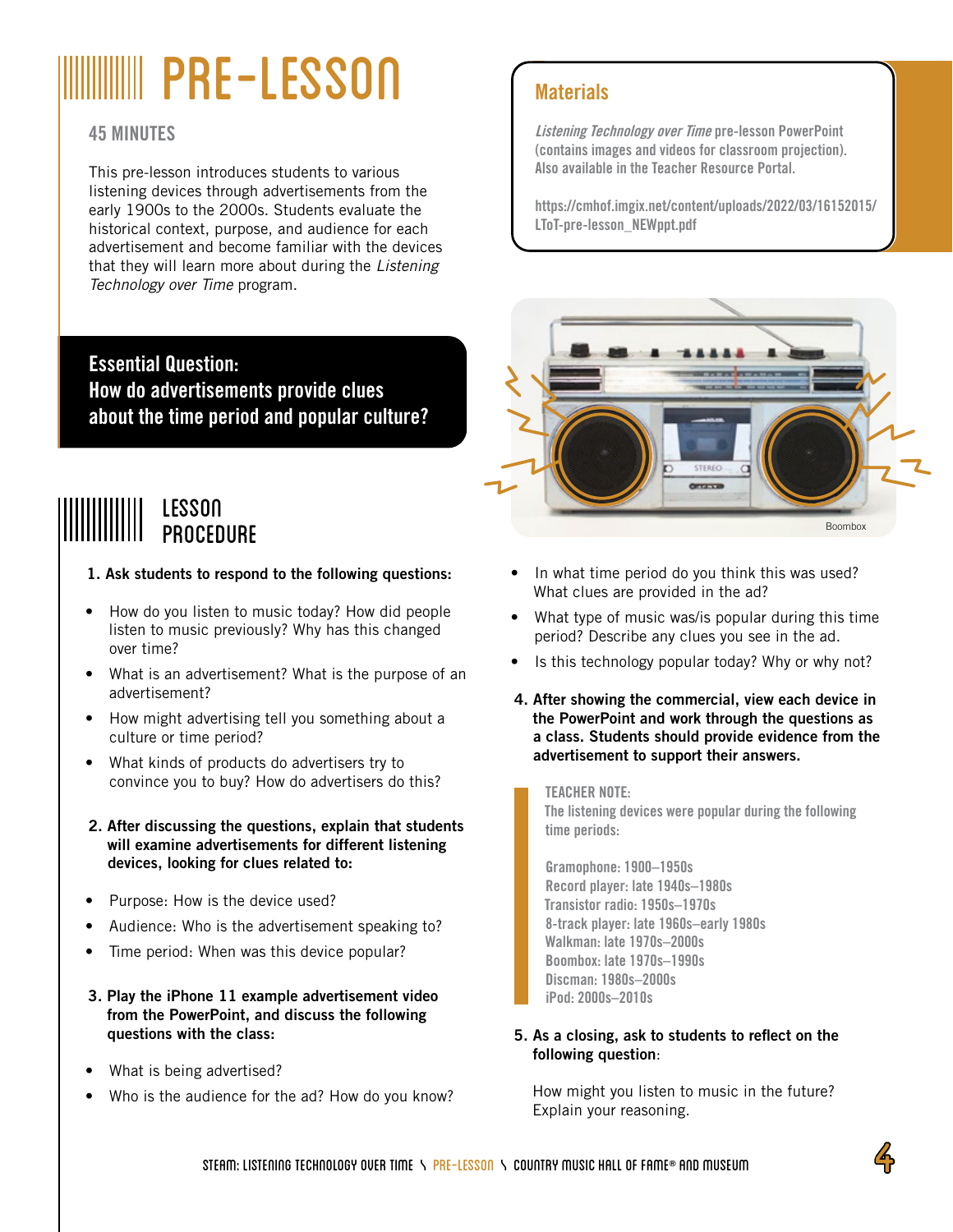# WIIIIIIIIIII POST-LESSON

### **45 MINUTES**

This post-lesson activity challenges students to invent a new listening device or modify one that they learned about during the program.

**Essential Question: How will people listen to music in the future?** 

## **Materials**

**Printed worksheet for each student Markers, Crayons, or colored pencils Optional: Notepad/drawing app on a device or tablet** 





## LEsson **ECOON**<br>Procedure

- 1. Ask students to list all listening technologies that they learned about during the program.
- 2. Ask students to either invent a new listening device or modify one that they learned about during the program.
- 3. Students should name their new or modified device and choose one artist that they would like to listen to on their new device.
- 4. Have student groups present their device to the class, explaining what it is, how it works, and which artist represented in the museum might be played on it.

**Please share your illustrations with us at** schools@countrymusichalloffame.org**, and we will feature them on our website.**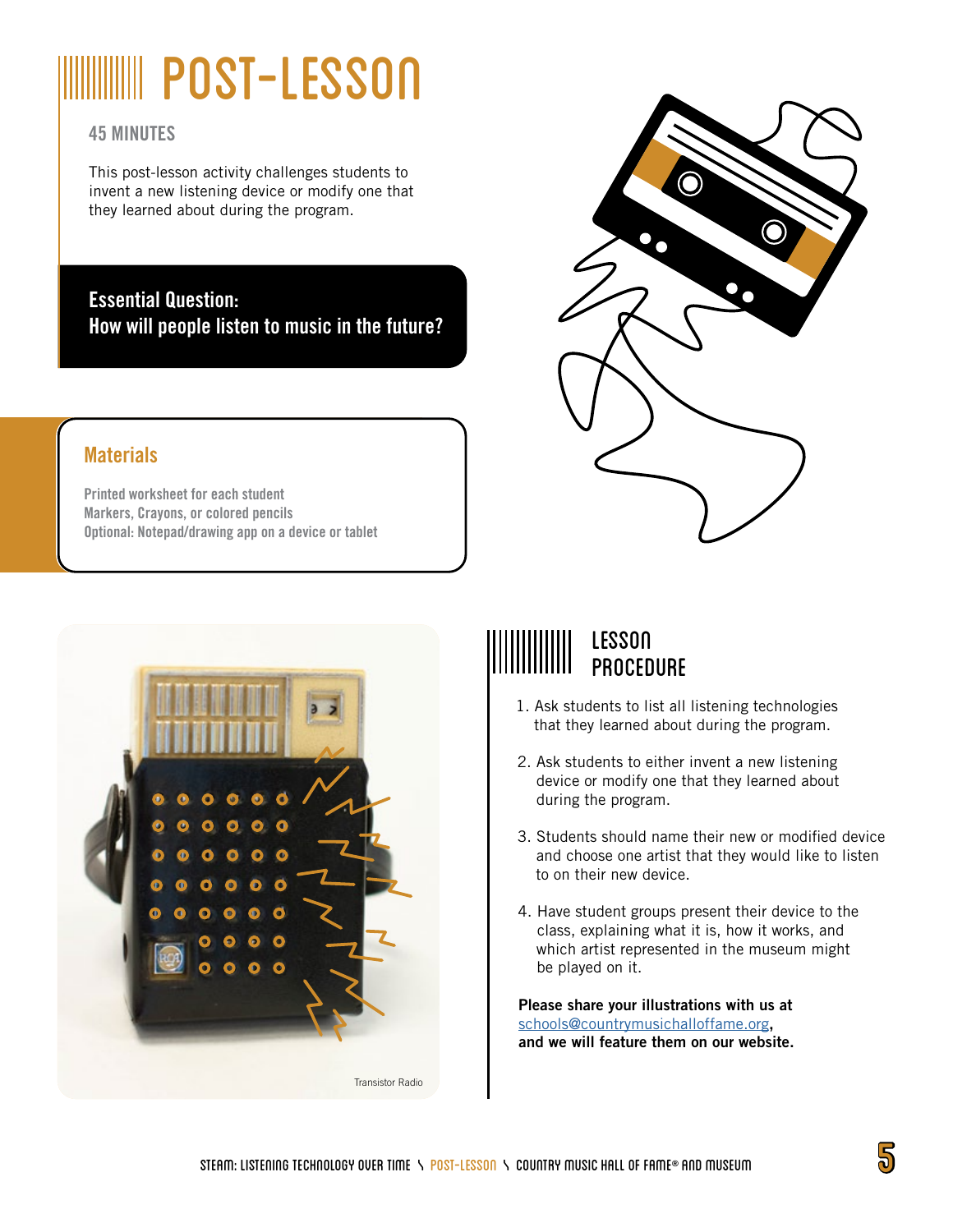| Name: | vale: |
|-------|-------|
|       |       |

# **MINIMING DEVICE INVENTION IN AN INCORPORATION IN A LIGHT OF A LIGHT OF A LIGHT OF A LIGHT OF A LIGHT OF A LIGH**

| MAKE A LIST OF<br>LISTENING DEVICES: | <b>INVENT YOUR OWN:</b> |
|--------------------------------------|-------------------------|
|                                      |                         |
|                                      |                         |
|                                      |                         |
|                                      |                         |
|                                      |                         |
|                                      |                         |
|                                      |                         |
|                                      | <b>DEVICE NAME:</b>     |
|                                      |                         |